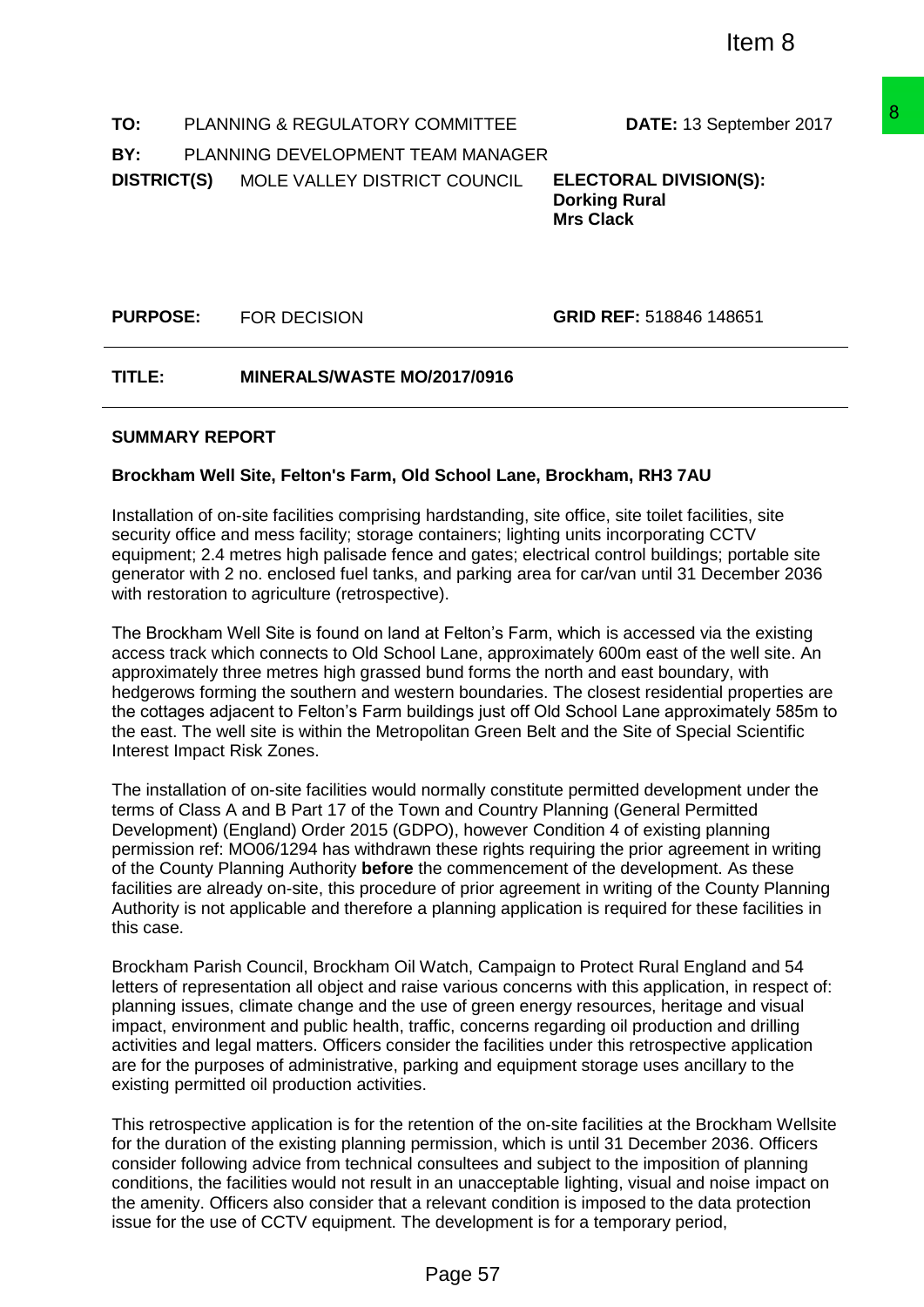commensurate with the existing operational wellsite, and once restored would preserve the openness of the Green Belt in the long term. Officers therefore do not consider the proposal to be inappropriate development in the Green Belt, and is in accordance with the development plan.

### **The recommendation is to PERMIT subject to conditions.**

## **APPLICATION DETAILS**

### *Applicant*

### *Date application valid*

### *Period for Determination*

#### *Amending Documents* None

### **SUMMARY OF PLANNING ISSUES**

| The recommendation is to PERMIT subject to conditions.                         |                                                                                                                                    |                                                              |  |
|--------------------------------------------------------------------------------|------------------------------------------------------------------------------------------------------------------------------------|--------------------------------------------------------------|--|
| <b>APPLICATION DETAILS</b>                                                     |                                                                                                                                    |                                                              |  |
| <b>Applicant</b>                                                               |                                                                                                                                    |                                                              |  |
| Angus Energy                                                                   |                                                                                                                                    |                                                              |  |
| <b>Date application valid</b>                                                  |                                                                                                                                    |                                                              |  |
| 26 May 2017                                                                    |                                                                                                                                    |                                                              |  |
| <b>Period for Determination</b>                                                |                                                                                                                                    |                                                              |  |
| 22 September 2017                                                              |                                                                                                                                    |                                                              |  |
| <b>Amending Documents</b><br>None                                              |                                                                                                                                    |                                                              |  |
| should be considered before the meeting.                                       |                                                                                                                                    |                                                              |  |
|                                                                                | Is this aspect of the<br>proposal in accordance with<br>the development plan?                                                      | Paragraphs in the report<br>where this has been<br>discussed |  |
| <b>Lighting and Visual Impact</b>                                              | Yes                                                                                                                                | $43 - 46$                                                    |  |
| <b>Data Protection</b>                                                         | Yes                                                                                                                                |                                                              |  |
| <b>Noise</b><br><b>Other Issues</b>                                            | Yes<br>Yes                                                                                                                         |                                                              |  |
| <b>Green Belt</b>                                                              | Yes                                                                                                                                |                                                              |  |
| <b>ILLUSTRATIVE MATERIAL</b>                                                   |                                                                                                                                    |                                                              |  |
| <b>Site Plan</b>                                                               |                                                                                                                                    | $47 - 48$<br>$49 - 52$<br>$53 - 56$<br>$57 - 64$             |  |
|                                                                                | Drawing Ref. 1215/2237/2D Brockham Site Location Plan dated 1/2/17<br>Drawing Ref. 1215/2237/11B Brockham Site Layout dated 1/2/17 |                                                              |  |
| <b>Aerial Photographs</b>                                                      |                                                                                                                                    |                                                              |  |
| Aerial 1<br><b>Brockham Well Site</b><br>Aerial 2<br><b>Brockham Well Site</b> |                                                                                                                                    |                                                              |  |

### **ILLUSTRATIVE MATERIAL**

#### **Site Plan**

### **Aerial Photographs**

| Aerial 1 | <b>Brockham Well Site</b> |
|----------|---------------------------|
| Aerial 2 | <b>Brockham Well Site</b> |

### **Site Photographs**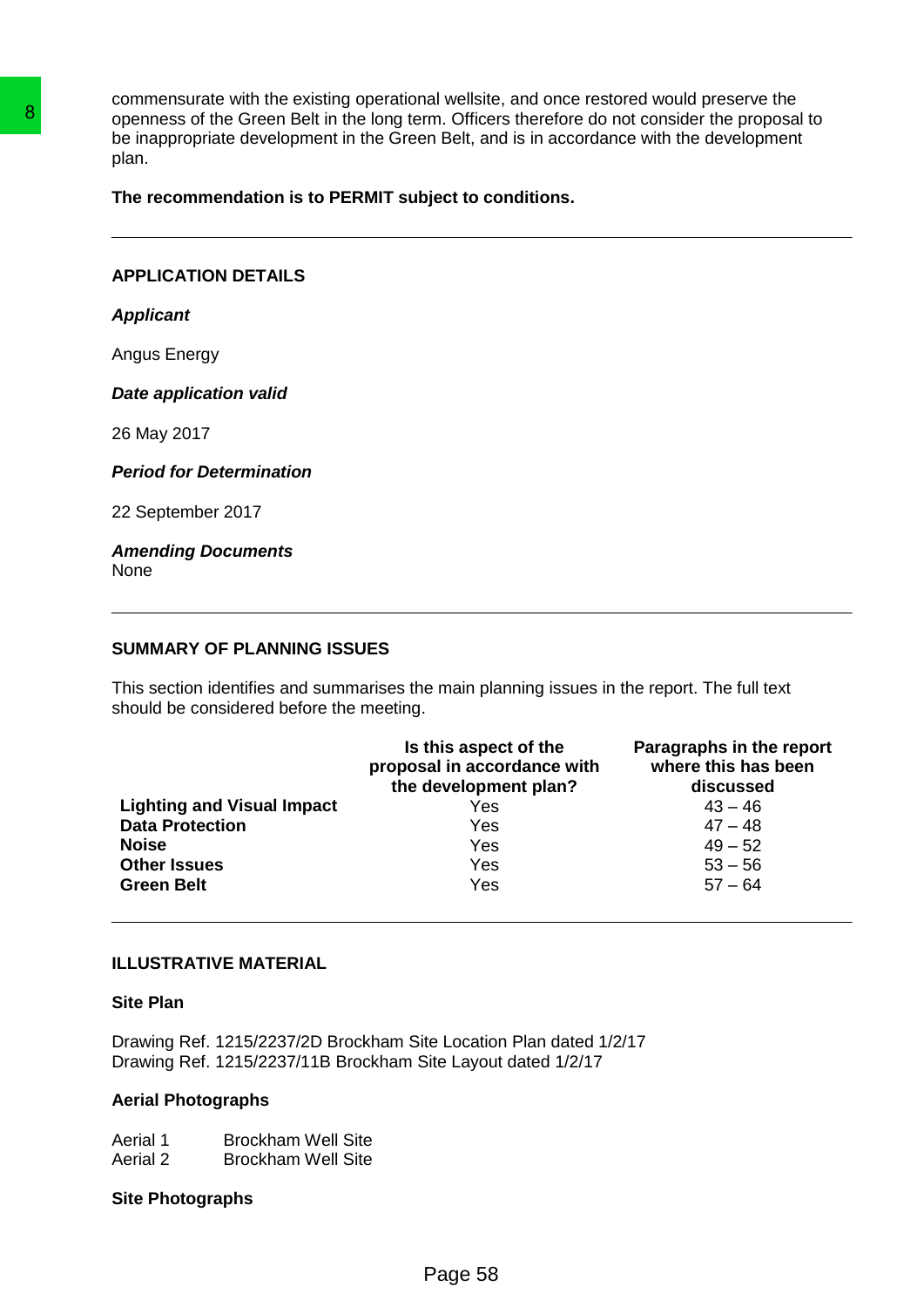- Figure 1 Security gate and fencing
- Figure 2 Lighting unit incorporating CCTV equipment
- Figure 3 Site office
- Figure 4 Site security office
- Figure 5 Site toilet facility
- Figure 6 Mess facility
- Figure 7 Storage containers for onsite equipment
- Figure 8 Electrical control building
- Figure 9 Site generator with two enclosed fuel tanks
- Figure 10 Hardstand and parking area
- Figure 11 View from the main entrance
- Figure 12 View from the northern bund

## **BACKGROUND**

### *Site Description*

- 1. The Brockham Well Site is found on land at Felton's Farm, which is situated approximately 570 metres (m) west of Old School Lane. The site lies approximately 1 kilometres (km) southwest of Brockham Village and 2km south east of Dorking. The Dorking to Horsham railway line runs approximately 250m to the west of the well site compound. Tanners Brook is found some 465m to the east of the well site and footpath No 86 crosses the access track some 260m to the east of the compound. The application site is within the Metropolitan Green Belt and the Site of Special Scientific Interest Impact Risk Zones.
- 2. There are three existing wellheads at Brockham Well Site, namely Brockham 1 (BRX1), Brockham 2 (BRX2) and Brockham 4 (BRX4). There is a sidetrack well off of BRX1 which is used for water reinjection and this has been numbered as Brockham 3 (BRX3) by the Oil and Gas Authority (OGA). There are also two sidetrack wells off of BRX2 which have been used for production of oil and these have been numbered BRX-2Y and BRX-2Z. BRX-2Y was last in production in January 2016 and was producing from the Portland Sandstone. The BRX4 well was drilled in 2007. The applicant states that a sidetrack well off of BRX4, which is known as BRX4-Z drilled in 2017, is a proposed production well. No planning permission has been granted for the drilling of and production from BRX4-Z. Surrey County Council is now in discussion with the applicant on this matter. CCTV equipment<br>
ite equipment<br>
ite equipment<br>
and at Felton's Farm, which is situated approximately<br>
ane. The site lies approximately 1 kilometres (km)<br>
ane. The site lies approximately 1 kilometres (km)<br>
ane. The site lie
- 3. The application site is accessed via the existing access track which connects to Old School Lane, approximately 600m east of the well site. An approximately three metres high grassed bund forms the north and east boundary, with hedgerows forming the southern and western boundaries. The closest residential properties are the cottages adjacent to Felton's Farm buildings just off Old School Lane approximately 585m to the east.

## *Planning History*

- 4. In May 1987, planning permission (ref. MO86/1112) was granted for the drilling of an exploratory well and access road. An exploratory borehole known as BRX1 was drilled in August 1987.
- 5. In January 1995, planning permission (ref. MO92/0969) was granted for the retention of the existing wellsite for further appraisal and drilling of up to 5 additional wells, installation of production and road tanker facilities. This included the drilling of wellhead BRX 2 which was drilled in 1998. This planning permission was also subject to a legal agreement dated 9 January 1995 for lorry routing to/ from the wellsite, which restricted the number of tankers to 6 loads (12 movements) per day for a maximum of 6-months for the duration of flow testing.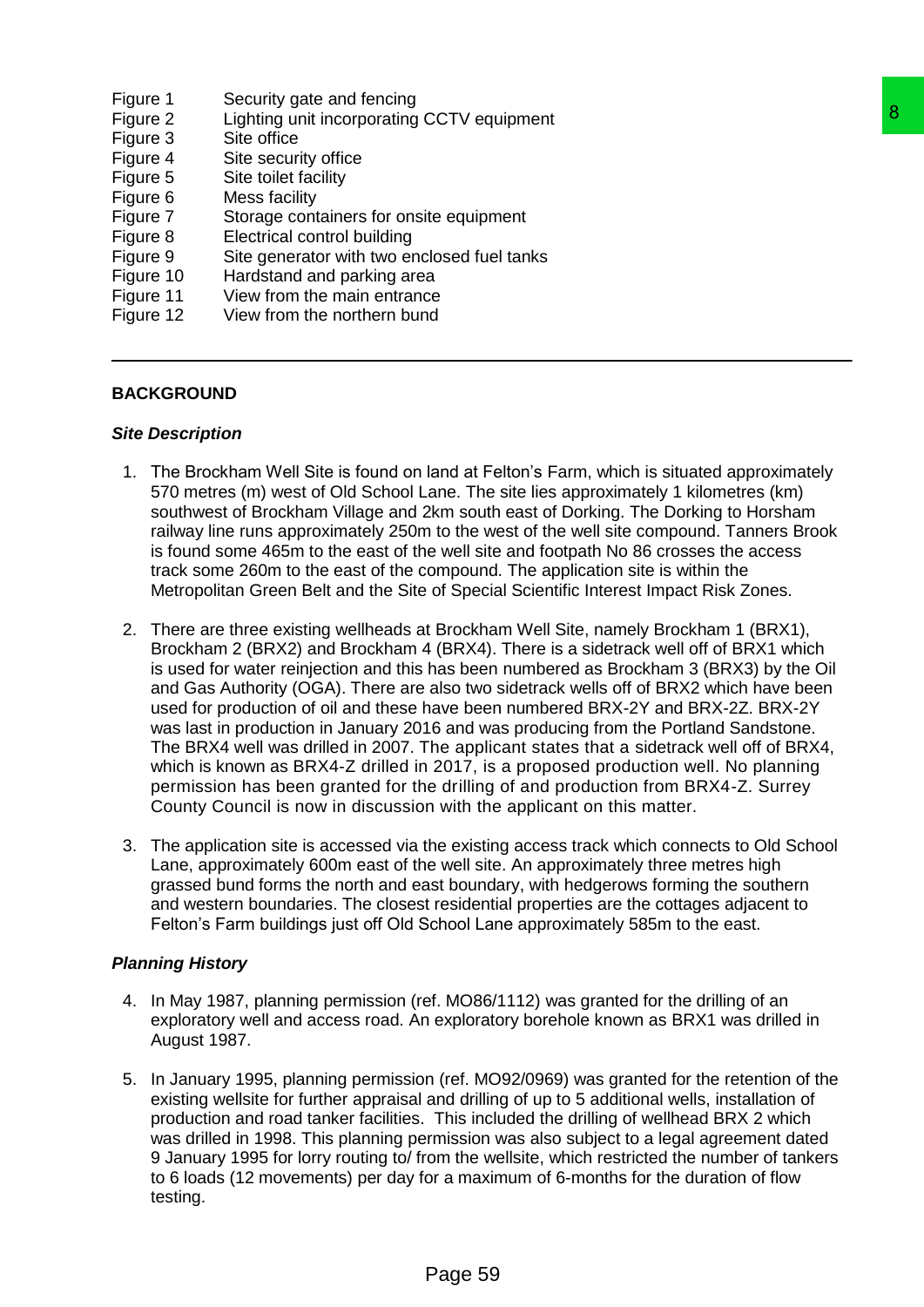- 6. In December 2000, planning permission (ref. MO00/1706) was granted for the retention of an existing well site and access road for a temporary period of 12 months and temporary installation of equipment for the carrying out of production testing operations over 3 month period. This testing was for wellhead BRX1 which was completed in May 2001.
- 7. In December 2001, planning permission (ref. MO01/1288) was granted "For the retention of the existing 1.2 ha well site and access road, the erection of production equipment and the production of oil and export by tanker". This was primarily for BRX1 as the applicant stated that BRX2 would need further reservoir evaluation. Condition 4 limited the development to cease on or before 31 December 2006 and Condition 5 restricted General Permitted Development Rights (GPDO). This planning permission was also granted for a set of onsite equipment, which includes the following:
	- A beam pump
	- Four/five stock oil tanks
	- An oil/water heater
	- Oil and water export pumps
	- A gas vent stack
	- A diesel powered generator
	- A small office/site hut
	- Two storage containers
- 8. On 10 May 2007, planning permission (ref. MO06/1294) was granted for the continued use of 1.2ha of land for the production, treatment and export of crude oil from an existing well site without compliance with Condition 4 of planning permission ref: MO01/1288 dated 11 December 2001 such that the development shall cease and site restoration be completed by 31 December 2036 and GPDO rights are also restricted. The legal agreement dated 9 January 1995 was superseded and updated by the Section 106 legal agreement dated 25 April 2007. This planning permission was for BRX1 and BRX2 to allow production from both these wellheads for a period until 2036. Planning permission was also granted for various on-site equipment, which includes the following: **a**<br>
an existing well sin and access road for a inmediate and single installation of equipment for the carrying out of<br>
pariod. This testing was for wellhead BRX1 w<br>
7. In December 2001, planning permission (ref. 1716 well
	- Gas and diesel storage tanks
	- Security lighting and fencing
	- Container storage facility
	- Container workshop
	- Port-a-cabin site office
	- Containerised steam boiler
	- Containerised super silenced generator
	- Heat exchangers
	- Two wellheads and beam pumps with equipment
	- Electrically driven pump
	- Three oil storage tanks
	- Water holding tank
	- 9. On 19 June 2007 planning permission (ref: MO07/161) was granted for the installation and operation of a drilling rig for a workover programme on an existing well (BRX1) and the drilling of a new well (BRX4). This permission was time limited and required all works to cease by 31 December 2008. A letter on file confirms that BRX4 was drilled in July 2007. The Officer report for this application outlines that BRX4 was to replace the lost production from BRX1. For the avoidance of doubt, no planning permission has been granted for oil production from BRX4.
	- 10. On 1 September 2008, planning permission (ref. MO08/0894) was granted for the construction of a concrete hardstanding of some 1,841 square metres. The hardstanding is a result of an environmental review and discussions with the Environment Agency. The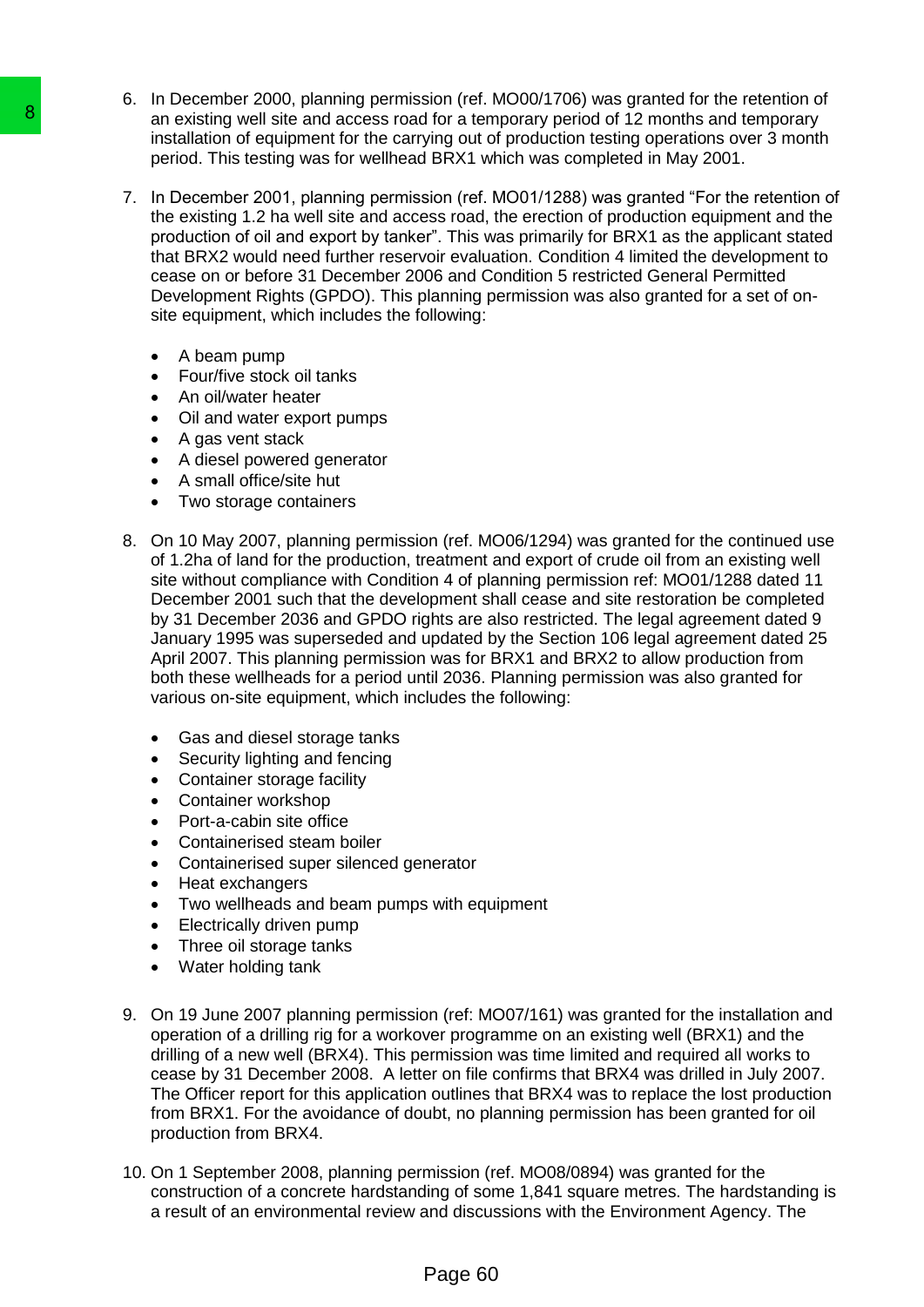## **THE PROPOSAL**

11. This retrospective application is to seek planning permission for the installation of on-site facilities until 31 December 2036 with restoration to agriculture comprising:

## *Fencing and Security Gate*

 The applicant states that the original fence was in a poor condition. Therefore, a new fence is needed to replace the old fence. The new fence is painted green with a "palisade" design and approximately 2.4 metres in height. Security gates are also provided for entrance and rear emergency access. They are altogether approximately 315 metres in length.

### *Lighting units incorporating CCTV equipment*

• Five lighting units of approximately 6 metres in height incorporating CCTV equipments are installed. The CCTV equipment is installed towards the top of the lighting columns and face inwards at low level at the site.

### *Site office*

 The site office was originally located at the present position of the site security office. The old site office was removed from the site. The current site office is located at the eastern part of the site and is a dark green painted steel cabin of approximately 2.60 metres high x 2.90 metres wide x 6.10 metres long, which covers an area of approximately 17.69 square metres.

### *Site security office, site toilet facility and mess facility*

 The site security office, site toilet facility and mess facility are located at the southeastern part of the site, which is next to the site entrance gate. The site security office is a green painted steel container/office of approximately 2.44 metres high x 3.05 metres wide x 9.75 metres long, which covers an area of approximately 29.74 square metres. The site toilet facility is a purpose-built dark green painted steel block/cabin of approximately 2.40 metres high x 2.48 metres wide x 2.10 metres long, which covers an area of approximately 5.21 square metres. The mess facility is a dark green painted steel container/office of approximately 2.58 metres high x 2.43 metres wide x 8.17 metres long, which covers an area of approximately 19.85 square metres. approved restoration scheme.<br>
Sek planning permission for the installation of on-site<br>
The restoration to agriculture comprising:<br>
all fence was in a poor condition. Therefore, a new<br>
fence. The new fence is paired green w

### *Storage containers*

 Two storage containers for on-site equipment are located at the eastern part of the site. They are green painted, which each of them is approximately 2.59 metres high x 2.43 metres wide x 6.06 metres long. Two containers cover an area of approximately 29.45 square metres.

### *Electrical control building and portable site generator with two enclosed fuel tanks*

• The electrical control building and a site generator with two enclosed fuel tanks are located at the western part of the site. The electrical control building is approximately 3 metres long x 3 metres wide x 2.5 metres high. A portable site generator is to provider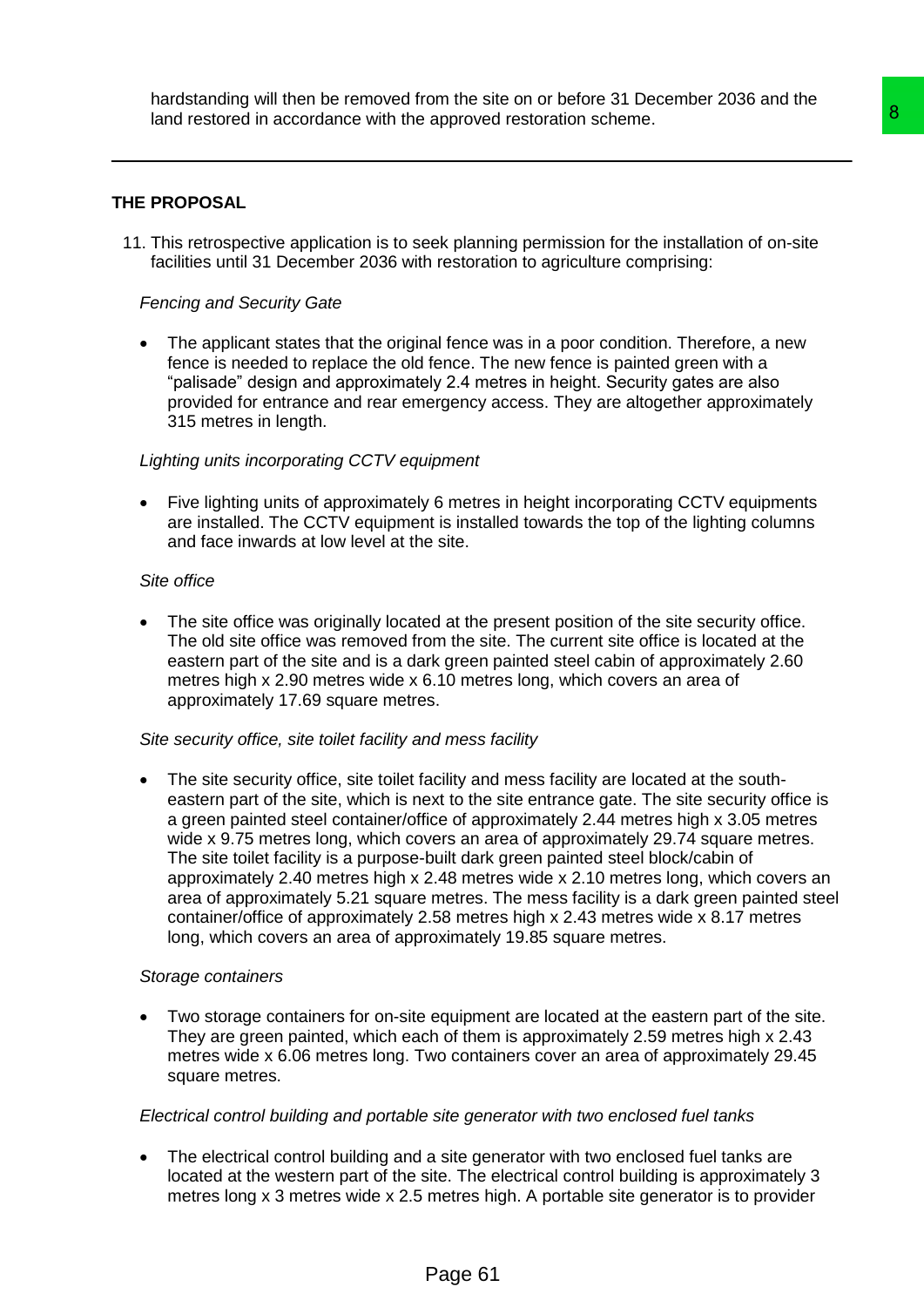power to the onsite-site facilities and two small enclosed fuel tanks are located adjacent to the generator.

### *Concrete hardstanding and parking area*

 A total area of approximately 48.50 square metres concrete hardstanding is installed to provide support to the facilities, including site office, site security office, site toilet facility and mess facility. A car/van parking area is also provided and is located at the southern part of the site, which is next to the mess facility. It covers a total area of approximately 7.40 square metres.

# **CONSULTATIONS AND PUBLICITY**

## *District Council*

12. Mole Valley District Council No objection.

## *Consultees (Statutory and Non-Statutory)*

13. County Environmental Assessment Officer

A screening opinion under the Environmental Impact Assessment (EIA) Regulations 2017 was adopted on 16 May 2017, which evaluated the proposed development in line with the EIA Regulations and the advice set out in the National Planning Practice Guidance on EIA. It was concluded that there are not likely to be any significant environmental effects in terms of the meaning of significant given in the above Regulations and therefore the proposed development would **not** be EIA development. 8<br>
To the generator.<br>
2 Concrete hardstanding and parking area<br>
A total area of approximately 48.50 square<br>
provide support to the facilities, including strain<br>
and meas facility. A car/van parking area<br>
pract of the site,

14. County Noise Consultant

Noise emissions from the development are subject to Conditions 12, 13 and 14 of the existing planning permission (ref. MO06/1294). Although these conditions do not accord with the current guidelines and regulations, it is not recommended to set out two separate conditions covering oil production and the current application as this is considered to be not practicable and enforceable.

- 15. Environment Agency No objection.
- 16. Transportation Development Planning No objections.
- 17. Rights of Way No comments received.
- 18. SES Water No comments received.
- 19. Thames Water No comments received.

## *Parish/Town Council and Amenity Groups*

- 20. Brockham Parish Council
	- The applicant informed the Parish Council that the improvement and refurbishments of the facilities are needed for the increased production.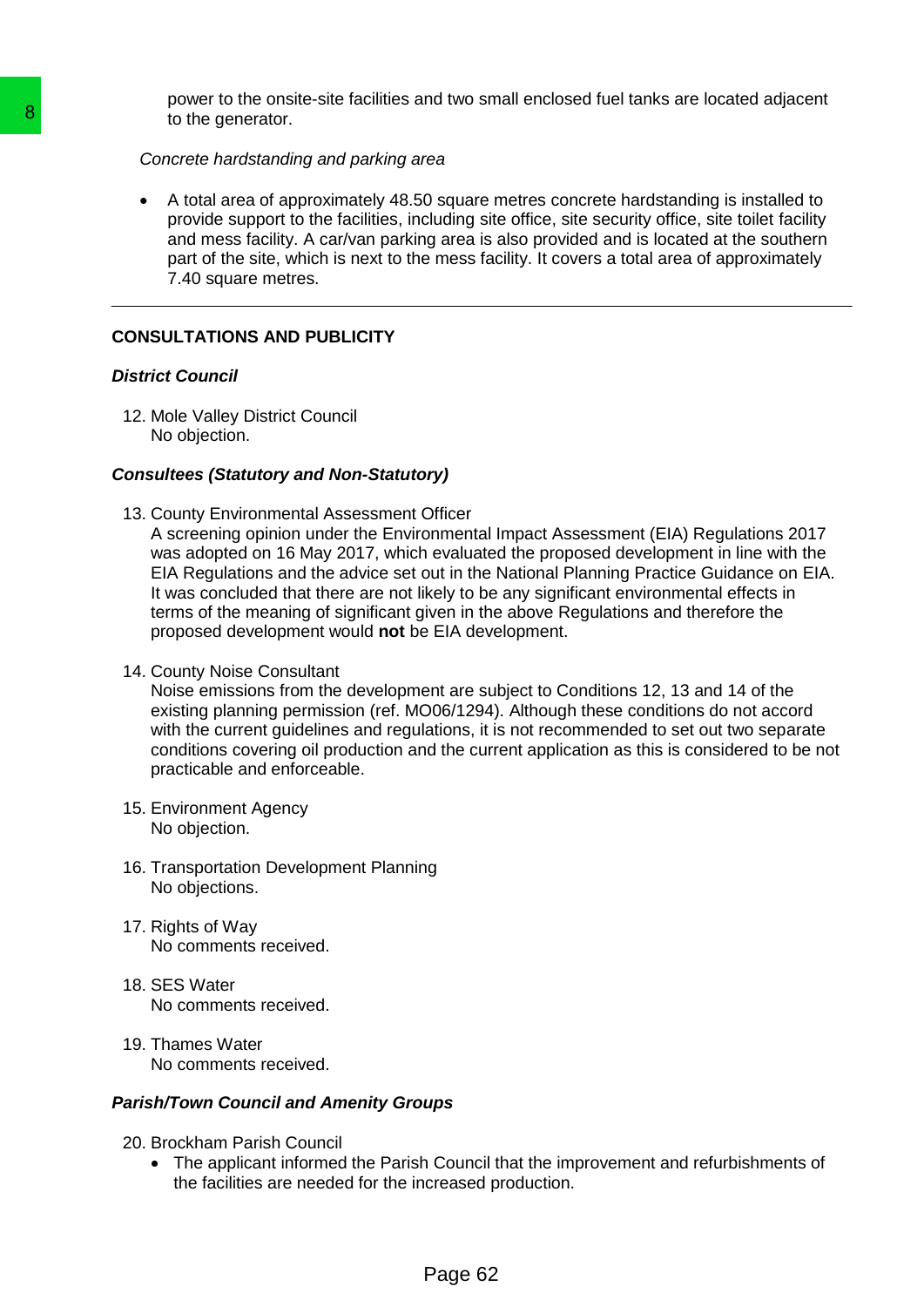- The consideration of this retrospective application should be postponed as this application is premature and there is currently a legal dispute between the applicant and the Surrey County Council.
- 21. Brockham Oil Watch
	- Objection to the application as the applicant has not demonstrated adequately that there is a need for the proposed development. With the exception of the parking area and the installation of the CCTV cameras, planning application is not required for the maintenance and renewal of the facilities.
	- There is a direct relationship between the disputed sidetrack and the current application. Therefore, no new applications including this current application should be considered unless the dispute is resolved.
- 22. Campaign to Protect Rural England
	- The County Planning Authority should not determine this planning application until a retrospective application has been submitted for the sidetrack BR-X4Z.
	- This planning application is also considered an improvement of facilities for a drilling operation or increased oil production.
- 23. Brockham Green Village Society
	- No comments received.

## *Summary of publicity undertaken and key issues raised by public*

- 24. The application was publicised by the posting of 2 site notices and an advert was placed in the local newspaper. A total of 9 of owner/occupiers of neighbouring properties were directly notified by letter.
- 25. On 26 July 2017, Officers consider that the development is ancillary to hydrocarbon production at the application site, which is a form of development not inappropriate in the Green Belt. Therefore, the application was re-publicised by the posting of 2 site notices and a total of 9 of owner/occupiers of neighbouring properties were directly re-notified by letter. the control is a solution to the splitcant of the splitcant is a splitcant has not demonstrated adequately that there applicant has not demonstrated adequately that there application is not dequired for the parting area an
- 26. 55 letters of representation have been received. 1 letter supports this application, while 54 letters object to the development. These letters raise the following comments:

## *Economic benefit*

Job opportunities

## *Legal Concern*

This application should be postponed until the current legal dispute is settled

*Concerns regarding oil production and drilling activities*

- No planning permission for the drilling activities
- Drilling activities outside the permitted working hours
- Vehicles do not follow the permitted routes
- Oil production is not in line with the national plan which keeps the area in a rural character
- Toxic and hazardous chemicals will be use during the proposed extraction process
- The purpose of these facilities is to facilitate illegal extraction activities

## *Traffic*

- A potential increase in traffic flow along a cycle route
- Concerns regarding the HGV's movements

## *Environment and Public Health*

• A potential to flood risk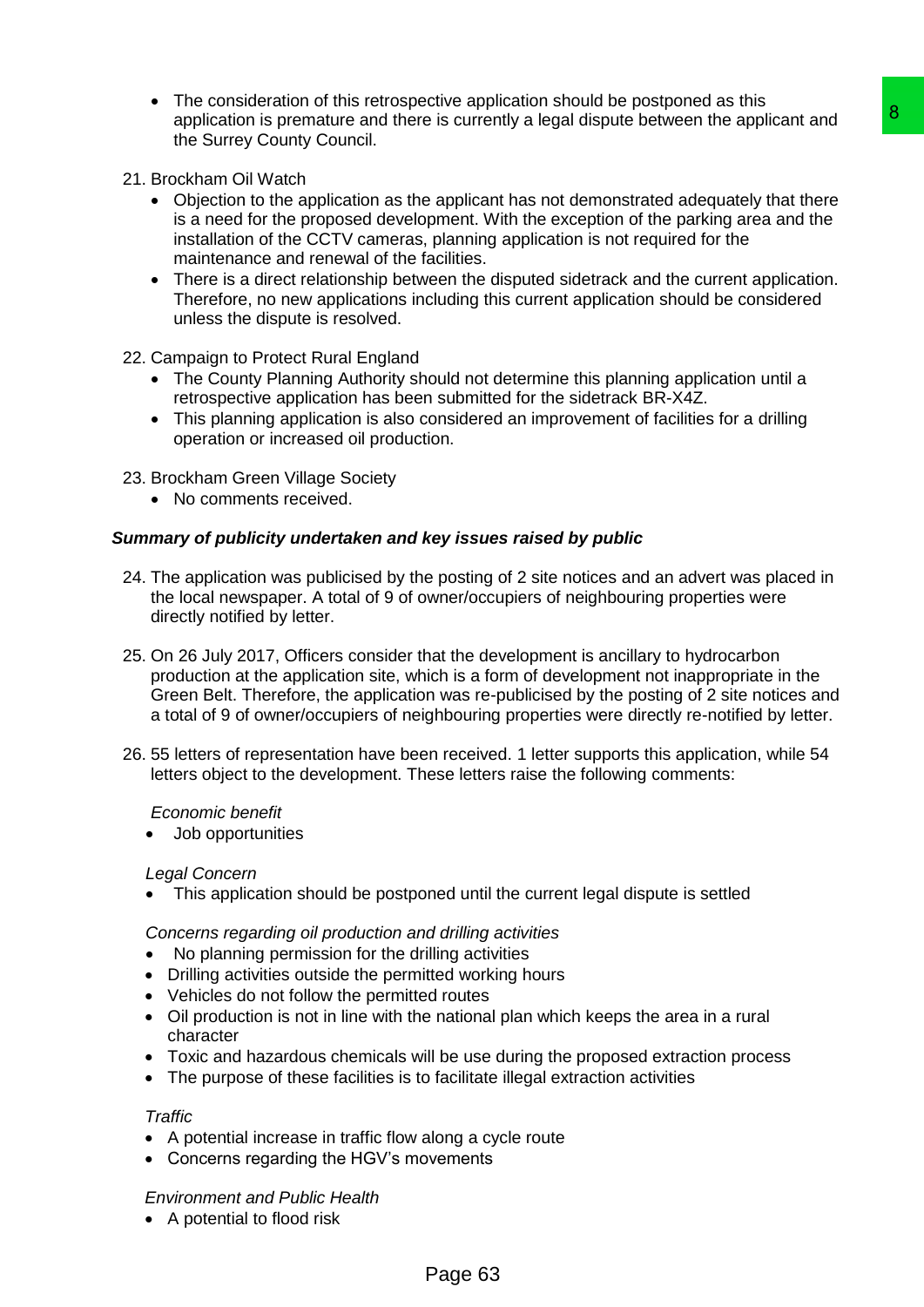- Contamination of groundwater and water bodies
- Air pollution
- Light and noise pollution
- A disregard to natural environment and wildlife
- A threat to public health

### *Heritage and Visual Impact*

• Impacts on the six grade 2 listed buildings which are within 1km of the application site

## *Climate Change and Green Energy*

- Green energy should be used
- Not appropriate to use fossil fuels

### *Planning Issues*

- Planning permission is not required for these facilities
- These facilities are without planning permission

### 27. Of the comments received, the areas of most concern are:

- This application should be postponed until the current legal dispute is settled (21) comments)
- The purpose of these facilities is to facilitate illegal extraction activities (11 comments)
- Planning permission is not required for these facilities (3 comments)
- These facilities are without planning permission (1 comment)
- Light and noise pollution (1 comment)
- Six grade 2 listed buildings are within 1km of the application site (1 comment)
- 28. Officers received other concerns regarding the drilling activities and its impacts on economy, environment and public health. However, this retrospective application is the facilities for the purposes of administrative, parking and equipment storage use ancillary to the existing permitted oil production activities. Officers do acknowledge the concerns made by the public. **B**<br>
• Air pollution<br>
• Light and noise pollution<br>
• A disterated to natural environment and wild<br>
• A disterting both the basic model environment and wild<br>
• Heritards point Water and Green Energy<br>
• Chinnels Change and V

## **PLANNING CONSIDERATIONS**

### **Introduction**

- 29. The guidance on the determination of planning applications contained in the Preamble/Agenda frontsheet is expressly incorporated into this report and must be read in conjunction with the following paragraphs.
- 30. In this case the statutory development plan for consideration of the application consists of the Surrey Minerals Local Plan 2011, Mole Valley District Core Strategy Development Plan Document 2009 and Mole Valley Local Plan 2000.
- 31. Mole Valley Local Plan 2000 (MVLP 2000) is currently being reviewed and will eventually be replaced by the Mole Valley District Core Strategy Development Plan Document 2009 (MVDCS 2009). Officers consider that both MVLP 2000 saved policies and the MVDCS2009 are relevant for consideration of this application.
- 32. In considering this application the acceptability of the development will be assessed against relevant development plan policies and material considerations.

### **Removal of Permitted Development Rights**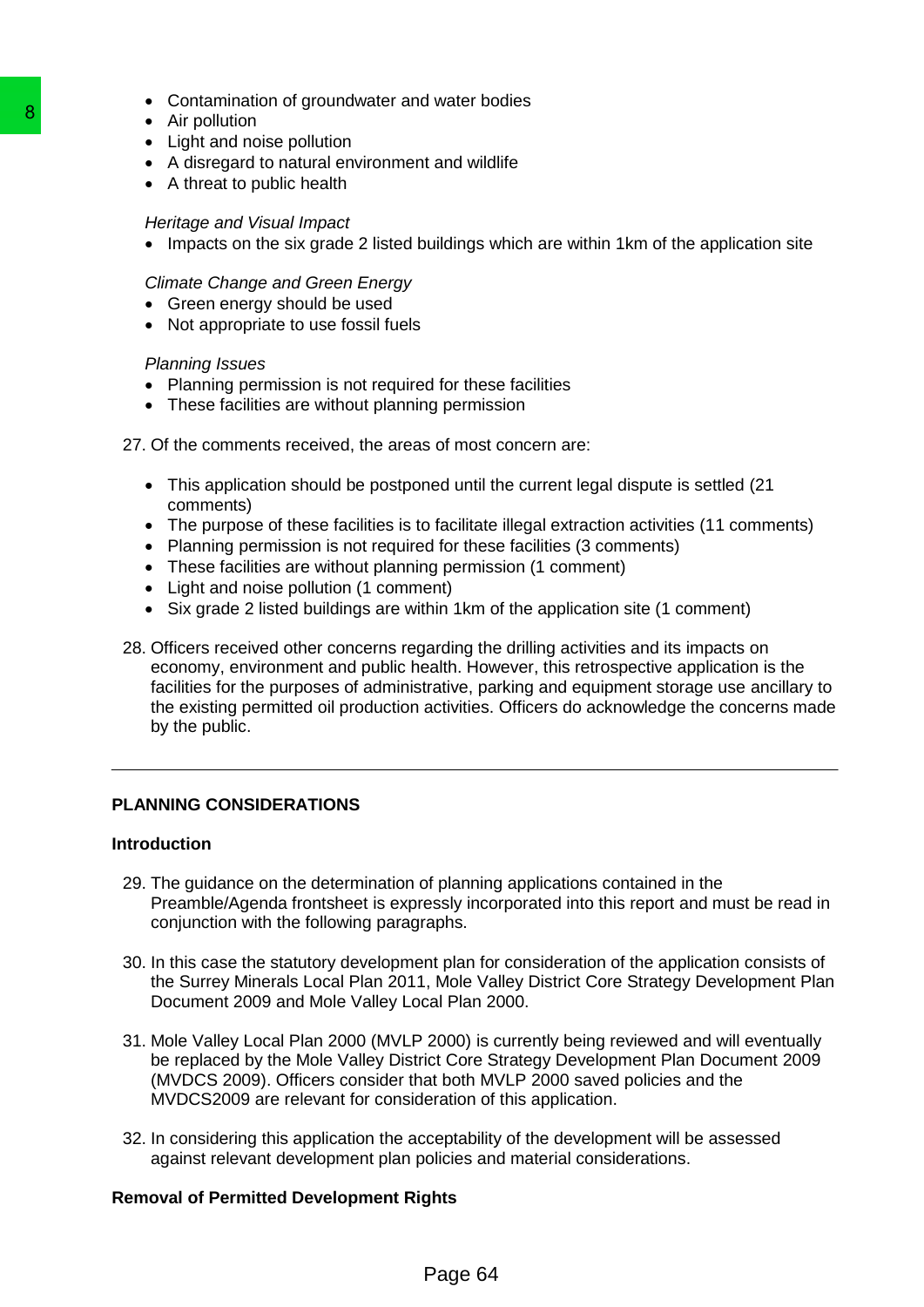- 33. 3 letters of representation have commented that the facilities in this application are without planning permission, while 1 letter of representation stated that planning permission is not required for these facilities.
- 34. Officers consider that these facilities would normally constitute permitted development under the terms of Class A and B Part 17 of the Town and Country Planning (General Permitted Development) (England) Order 2015 (GDPO). However, Condition 4 of the existing planning permission (ref: MO06/1294) has withdrawn these rights requiring the prior agreement in writing of the County Planning Authority<sup>1</sup>.
- 35. Paragraph 023 $^2$  of the Planning Practice Guidance (PPG) clearly states that for the purposes of planning, contact with the local planning authority is necessary **before** carrying out permitted development where prior approval from the local planning authority is required in advance of development. Paragraph  $068<sup>3</sup>$  of the PPG continues to state that a statutory undertaker should give notice to a local planning authority **before** carrying out permitted development if it is a condition in a relevant class in Schedule 2 to the General Permitted Development Order. As the facilities are already on site, the procedure of prior agreement in writing of the County Planning Authority is not applicable and therefore planning application is required for these facilities in this case.

# **EIA Screening**

- 36. The proposed development was evaluated by the County Planning Authority in line with the Town & Country Planning (Environmental Impact Assessment) Regulations 2017 and the advice set out in the National Planning Practice Guidance on Environmental Impact Assessment (EIA). On 16 May 2017 the County Planning Authority adopted a screening opinion under Regulation 7 of the above EIA Regulations, where it considered the proposed development in the context of Schedule 2, and based on the information submitted, is of the opinion that there are not likely to be any significant environmental effects (in terms of the meaning of significant in the EIA Regulations) and therefore it was recommended that the proposed development would not be EIA development.
- 37. In assessing the application against development plan policy it will be necessary to determine whether the proposed measures for mitigating any environmental impact of the development are satisfactory. In this case the main planning considerations are: Environmental & Amenity Issues and Green Belt.

## **ENVIRONMENTAL & AMENITY ISSUES**

**Surrey Mineral Plan 2011 Core Strategy Development Plan Document (SMP 2011)** Policy MC14 – Reducing the adverse impacts of mineral development **Mole Valley Local Plan 2000 (MVLP 2000)** Policy ENV22 – General Development Control Criteria Policy ENV23 – Respecting for Setting

Policy ENV57 – Lighting Proposals

38. Paragraph 56 of the National Planning Policy Framework (NPPF) states that the County Planning Authority attaches great importance to the design of the built environment. Good design is a key aspect of sustainable development, which is indivisible from good planning and should contribute positively to making places better for people. Paragraph 109 also states that new development should be prevented from contributing to or being put at unacceptable risk, or being adversely affected by unacceptable levels of soil, air, water or noise pollution or land instability. Paragraph 122 states that the County Planning Authority should focus on whether the development itself is an acceptable use of the land and the impact of the use, rather than the control of processes or emissions themselves where representation stated that planning permission is not<br>
would normally constitute permitted development<br>
for 17 of the Town and County Planning (General<br>
would normally constitute permitted development<br>
for 17 of the Town a

<sup>-</sup><sup>1</sup> See condition 4 of planning permission ref. MO06/1294 dated 10 May 2007

<sup>&</sup>lt;sup>2</sup> Reference ID: 13-023-20140306

<sup>3</sup> Reference ID: 13-068-20140306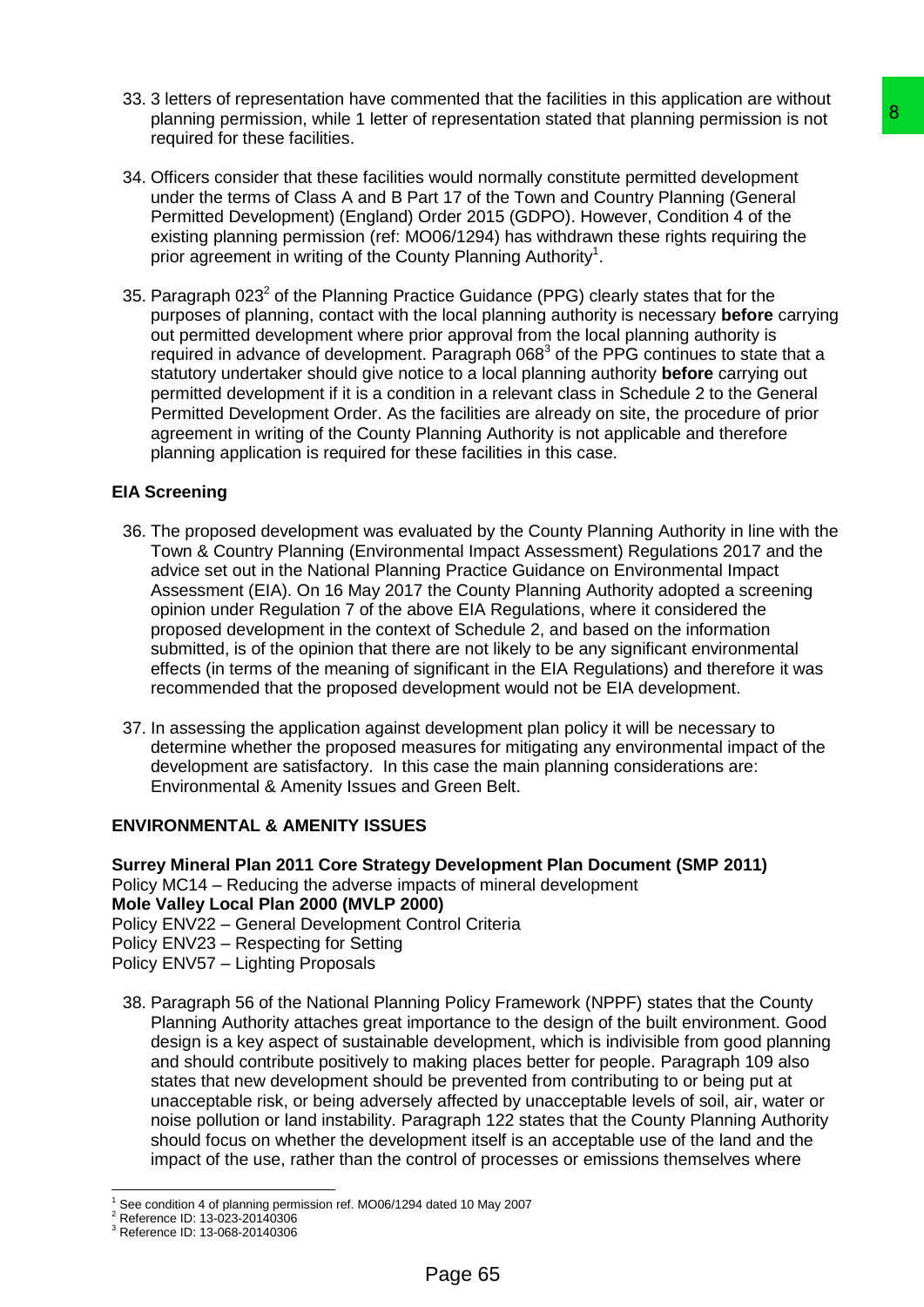these are subject to approval under pollution control regimes. Paragraph 123 also states that planning policies and decisions should aim to:

- Avoid noise from giving rise to significant adverse impacts on health and quality of life as a result of new development;
- Mitigate and reduce to a minimum other adverse impacts on health and quality of life arising from noise from new development, including through the use of conditions;
- Recognise that development will often create some noise and existing businesses wanting to develop in continuance of their business should not have unreasonable restrictions put on them because of changes in nearby land uses since they were established; and
- Identify and protect areas of tranquillity which have remained relatively undisturbed by noise and are prized for their recreational and amenity value for this reason.
- 39. SMP 2011 Policy MC14 states that mineral development will be permitted only where a need has been demonstrated and the applicant has provided information sufficient for the mineral planning authority to be satisfied that there would be no significant adverse impacts arising from the development. In determining planning applications, potential impacts will be considered.
- 40. MVLP 2000 Policy ENV22 states that where the principle of proposed development accords with the other policies of this Plan a design and layout will be required which is appropriate to the site in terms of its scale, form and appearance and external building materials; does not significantly harm the amenities of the occupiers of neighbouring properties by reason of overlooking or its overshadowing or overpowering effect, noise, traffic or other adverse environmental impact; respects the character and appearance of the locality; has regard to attractive features of the site such as trees, hedges, walls or buildings that contribute to the character of the locality; provides any necessary screening and landscaping suitable to the character of the locality; provides safe access to the site and adequate parking to adopted standards; and provides a satisfactory environment for occupiers of the new development. Paragraph 4.109 states that a planning condition to limit the working hours of operation of a proposed use will be imposed on any permission where the use is only acceptable if occupiers of affected properties are not disturbed at anti social times. These will normally be during the night, early morning, Saturday afternoons, Sundays and Bank Holidays. **B**<br>
that planning policies and decisions should air<br> **A** Avoid noise from giving rise to significant ad<br>
a Result of new development:<br>
Miligate and reduce to a minimum other advertiser<br>
are started in the mode to a minimu
	- 41. MVLP 2000 Policy ENV23 also states that development will normally be permitted where it respects its setting taking account of the following: (1) the scale, character, bulk, proportions and materials of the surrounding built environment. Developments will not be permitted where it is considered they would constitute over-development of the site by reason of scale, height or bulk or in relation to the boundaries of the site and/or surrounding developments; (2) public views warranting protection. Opportunities will be sought to create attractive new views or vistas; (3) townscape features such as street patterns, familiar landmark buildings, and the space about buildings; (4) the roofscape. Pitched roofs will normally be expected and any plant, machinery or lifts being incorporated within the roof structure; (5) the impact of the development within or conspicuous from the Green Belt on the rural amenities of the Green Belt by reason of its siting, materials or design; (6) the impact on the landscape of the proposed siting and appearance of new agricultural buildings or works or any other appropriate/exceptional development in the countryside.
	- 42. MVLP 2000 Policy ENV57 states that proposals for the illumination of buildings and other facilities will not be permitted where they would significantly and adversely affect the amenities of residential properties, Conservation Areas or Listed Buildings, or the character and appearance of the countryside. Where permission is granted, consideration will be given to imposing conditions to limit the impact of the illumination.

## **Lighting and Visual Impact**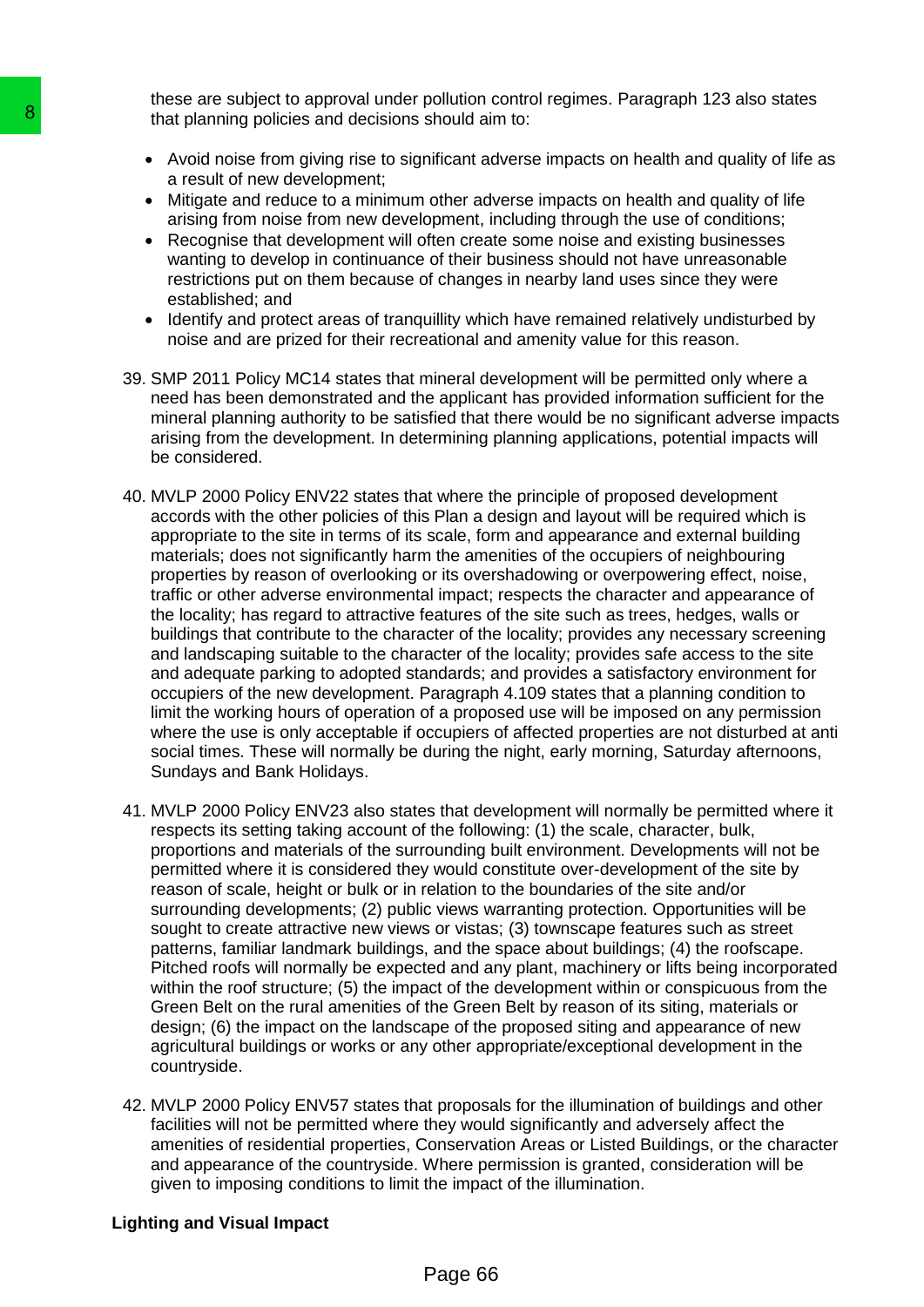- 43. 1 letter of representation has commented that this application would lead to light pollution. Another letter of representation has also raised a concern that the current application may affect six Grade II buildings, which are all located within 1km of the site. The five lighting units of approximately 6 metres in height incorporating CCTV equipments are considered to have a potential visual impact on the nearby environment.
- 44. In accordance with the Committee's Report dated 14 November 2001 for the planning application (ref. MO/2001/1288), paragraph 10 states that artificial lighting would be required so as to permit safe working during the winter months. This would not be necessary outside normal working hours. Paragraph 7 of the Committee's Report dated 11 October 2006 for the planning application (ref. MO06/1294) also states that the compound is secured by a fence line and security lights, remaining locked when unmanned. Officers consider that lighting units have been installed at the site and they are for the purposes of security and operational need.
- 45. Paragraph 4.245 of MVLP 2000 states that lights should be appropriately shielded directed to the ground and sited to minimise the impact on adjoining areas, and be of a height and illumination level reasonably required to serve their purpose. Conditions may be imposed to control the hours of illumination. The application site is currently subject to a condition on the restriction of activities under the existing planning permission (ref. MO06/1294)<sup>4</sup>. Condition 5 states no light except intermittent security or safety lighting within the site shall be illuminated, except between 0730 and 1800 hours Mondays to Fridays, and 0800 to 1300 hours Saturdays, and there shall be no working on Sundays or National and Bank Holidays.
- 46. The site has been worked for oil production and it is not covered by any landscape designations or heritage conversation areas. The site is over 500 metres away from the nearest property and the site has a lower level than the surrounding areas. The site is also well-screened by existing hedgerows, trees and a 2 to 3 metre high-grassed bund. Given the nature of the site and the lighting units temporarily provided are within the boundaries of the application site, Officers consider that they would not give rise to any adverse visual impacts on the surrounding environment. All the facilities including the lighting units will be removed by 31 December 2036 and the site will be restored to agriculture. However, a condition regarding the restriction on the operations and working hours will be imposed in this application to impose control on the operations and lighting, so as to protect local amenity. ntad that this application would lead to light pollution.<br>
andso raised a concern that the current application may<br>
also raised a concern that the current application may<br>
real llocated within 1 km of the site. The five li

# **Data Protection**

- 47. CCTV equipments are installed towards the top of the lighting columns and face inwards at low level in with the site. The CCTV equipments are fixed bullet cameras for monitoring purpose. The applicant also submitted the Code of Practice for Surveillance Cameras and Personal Information dated 21 May 2015 in this application. The applicant sets out that they are required to follow the Code as they are one of the registered members of the Information Commissioner's Office. They are also required to meet the legal requirements operators of surveillance cameras under the Data Protection Act 1998, the Freedom of Information Act 2000, the Protection of Freedom Act 2012 (POFA), the Human Rights Act 1998 and the Surveillance Camera Code of Practice issued under the POFA code.
- 48. Officers consider that the CCTV equipments are for the purpose of monitoring. The applicant has also provided sufficient information to demonstrate the protection of data and use of CCTV cameras are strictly in accordance with the legal requirements. Should planning permission be granted, a condition is imposed on the relevant permission to require compliance with the said Codes of Practice and Acts.

<sup>-</sup><sup>4</sup> See condition 5 of planning permission ref. MO06/1294 dated 10 May 2007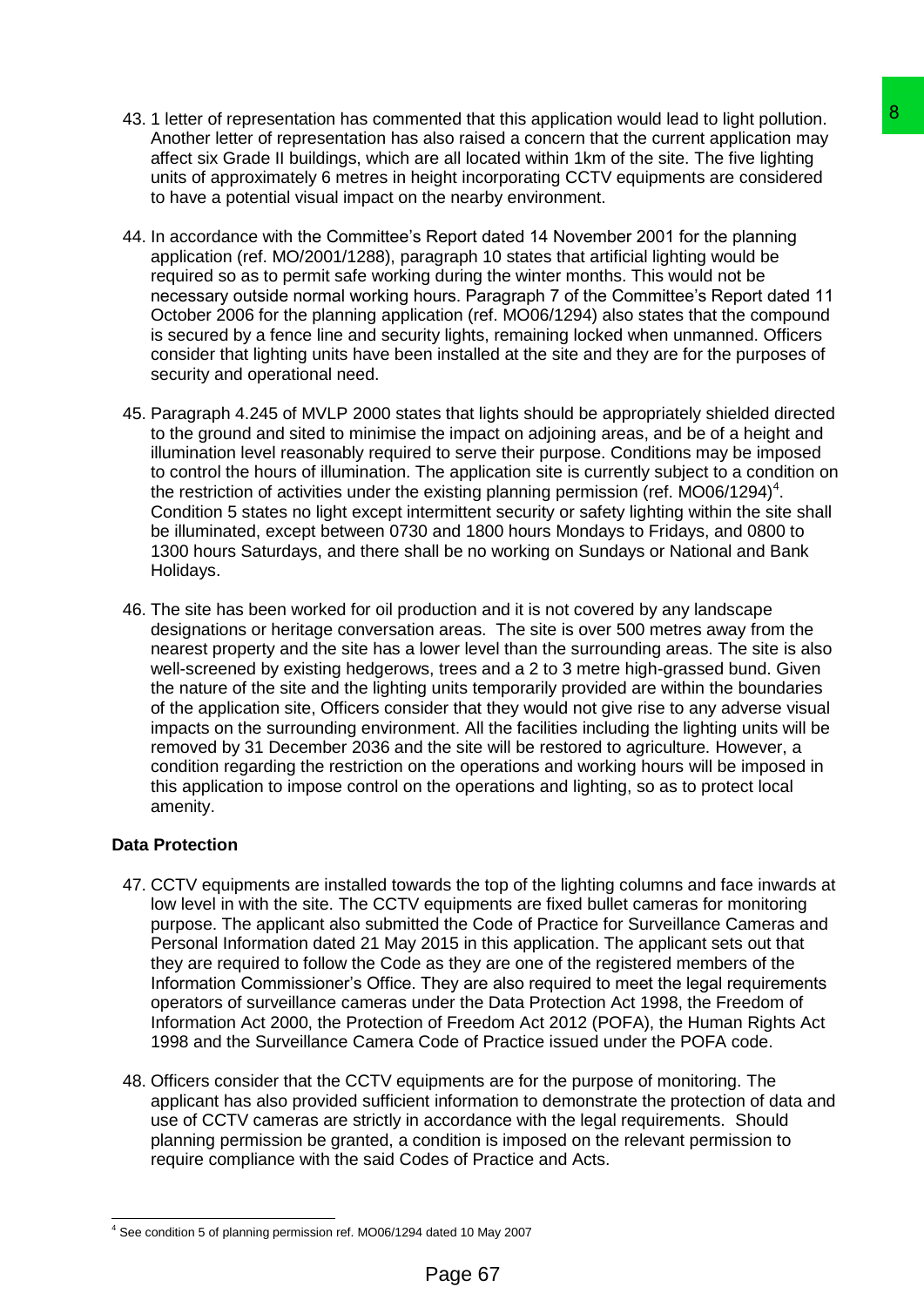## **Noise**

- 49. 1 letter of representation has commented that this application would cause noise pollution. The application site is currently subject to three conditions on noise control under the existing planning permission (ref.  $MO06/1294$ <sup>5</sup>. Conditions 12 requires the applicant to take appropriate measures to minimise noise disturbance from operations by including appropriate acoustic enclosures on all suitable equipment so as to protect nearby residents and users of the local network of public rights of way. Condition 13 requires the applicant to ensure that the noise arising from the operations or the use of any plant or equipment associated with such operations on the site of the development hereby permitted, may not exceed the 1/3 octave values (criterion value), when measured in free field conditions or recalculated as at, any noise sensitive location. Condition 14 then limits noise generated from the generators to no more than 35dBA Leq (1 hour) during the night time hours between 22.00 and 07.00. 49<br>
49. 1 letter of representation has commented that<br>
The application site is currently subject to three<br>
casting planning permission (ref. MO06/1294)<br>
take appropriate measures to minimise noise<br>
appropriate accoustic e
	- 50. The County Noise Consultant (CNC) recognises that the portable site generator is considered to be the only potential item which will generate noise. Although the CNC agrees that there are conditions under the existing planning permission (ref. MO06/1294) to control the noise emissions, these conditions do not accord with current legislations and guidelines. The CNC considers that this retrospective application is for the on-site facilities. It is not considered to be practicable or enforceable to have two sets of noise conditions covering the same site. Therefore, the CNC considers the development acceptable and that noise can be covered by the existing conditions.
	- 51. According to paragraph 003 of the PPG $<sup>6</sup>$  and paragraph 206 of the NPPF, both documents</sup> state that planning conditions should only be imposed where they are necessary, relevant to planning and to the development to be permitted, enforceable, precise and reasonable in all other respects. Paragraph  $004^7$  and  $005^8$  of the PPG continues to state that whether it is appropriate for the County Planning Authority to impose a condition on a grant of planning permission will depend on the specifics of the case. Conditions should help to deliver development plan policy and accord with the requirements of the NPPF, including satisfying the 6 tests for conditions. The 6 tests must all be satisfied each time a decision to grant planning permission subject to conditions is made. Any proposed conditions that fail to meet any of the 6 tests should not be used.
	- 52. Officers consider that this retrospective application is for the installation of the on-site facilities only and the application site is subject to the existing planning permission (ref. MO06/1294). Officers consider that it is not enforceable to have two sets of planning conditions on noise control covering the same site. The proposed noise conditions are considered to fail to meet the 6 tests for conditions. Officers therefore consider that this application should be covered by the existing conditions on noise control. However, an informative shall be imposed to remind the applicant regarding the noise control under the existing planning permission (ref. MO06/1294).

## **Other Issues**

53. Brockham Parish Council, Brockham Oil Watch, Campaign to Protect Rural England and 10 letters of representation also have objections to this retrospective application as these facilities are considered to be the improvement of facilities to increase oil production. 21 letters of representation, Brockham Parish Council, Brockham Oil Watch and Campaign to Protect Rural England also have commented that this retrospective application should also be postponed until the legal dispute regarding the drilling activities on the sidetrack well BRX-4Z between the Surrey County Council and the applicant is settled.

<sup>-</sup><sup>5</sup> See conditions 12, 13 & 14 of planning permission ref. MO06/1294 dated 10 May 2007

<sup>&</sup>lt;sup>6</sup> Reference ID: 21a-003-20140306

<sup>7</sup> Reference ID: 21a-004-20140306

<sup>8</sup> Reference ID: 21a-005-20140306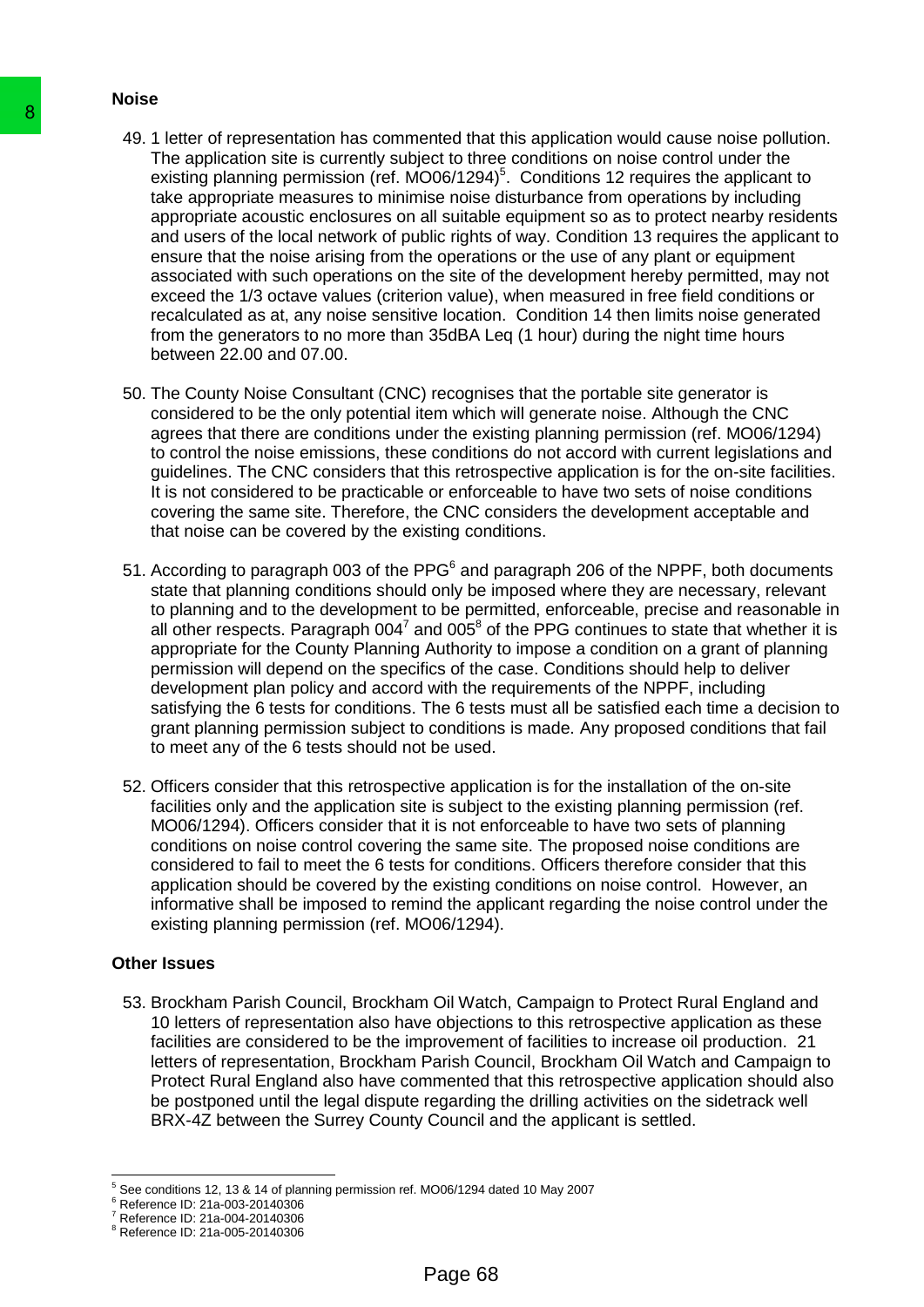## *Permitted Oil Production Activities*

54. The existing planning permission (ref. MO06/1294) was granted to allow the applicant to produce oil by using permitted production wellheads BRX1 and BRX2 until 31 December 2036. Under this existing planning permission, the permitted development rights were also withdrawn and therefore prior agreement in writing of the County Planning Authority is required before carrying out any development under Condition 5 of this existing planning permission. Whilst these ancillary facilities are for the purposes of administrative, parking and onsite equipment storage uses only, they are already at the site, and therefore (i.e. retrospective) planning permission is required.

## *Other Oil Production Activities*

- 55. According to the PPG, planning permission is required for each phase of hydrocarbon extraction<sup>9</sup>. The applicant can also make a planning application to cover more than one phase of extraction, provided that all relevant information, including environmental information, is adequate to support the full extent of the application<sup>10</sup>. Paragraph 147 of the NPPF also states that minerals planning authorities should clearly distinguish between the three phases of development (exploration, appraisal and production) and address constraints on production and processing within areas that are licensed for oil and gas exploration or production when planning for on-shore oil and gas development, including unconventional hydrocarbons. f. MO06/1294) was granted to allow the applicant to<br>cition wellheads BRX1 and BRX2 unii 31 December<br>ermission, the permitted development rights were also<br>ermission, the permitted development rights were also<br>elopment under
- 56. Officers are in a discussion with the applicant in respect of the drilling activities on the sidetrack well BRX-4Z. In the views of Officers, it is a fact that no planning permission has been granted by the County Planning Authority for the production of oil from the wellheads other than BRX1 and BRX2. In any event, there are no proposed or new oil production and drilling activities in this retrospective application. For the avoidance of doubt, Officers recommend that an informative is imposed to remind the applicant that the grant of planning permission relates solely to the installation of the on-site facilities as ancillary development to the permitted drilling and production activities under planning permission (ref. MO06/1294) which relates to BRX1 and BRX2.

## **GREEN BELT**

**Surrey Mineral Plan 2011 Core Strategy Development Plan Document (SMP 2011)** Policy MC3 – Spatial Strategy – mineral development in the Green Belt Policy MC17 – Restoring mineral workings **Mole Valley District Core Strategy Development Plan Document 2009 (MVDCS 2009)** Policy CS1 – Where Development will be Directed (A Spatial Strategy)

- 57. The protection of Green Belts around urban areas is one of the key planning principles of the NPPF. Paragraph 79 of the NPPF states that the fundamental aim of Green Belt policy is to prevent urban sprawl by keeping land permanently open; the essential characteristics of Green Belts are their openness and their permanence. Paragraph 90 of the NPPF identifies that mineral extraction is not appropriate in Green Belt provided they preserve openness of the Green Belt and do not conflict with the purposes of including land in Green Belt.
- 58. SMP 2011 Policy MC3 states that mineral extraction in the Green Belt will only be permitted where the highest environmental standards of operation are maintained and the land restored to beneficial after-uses consistent with Green Belt objectives within agreed time limits. Policy MC17 states that mineral working will be permitted only where the mineral planning authority is satisfied that the site can be restored and managed to a high standard. The restoration of mineral workings should be completed at the earliest opportunity and progressive restoration will be required where appropriate. The applicant

-

<sup>9</sup> Reference ID: 27-093-20150415

<sup>10</sup> Reference ID: 27-094-20140306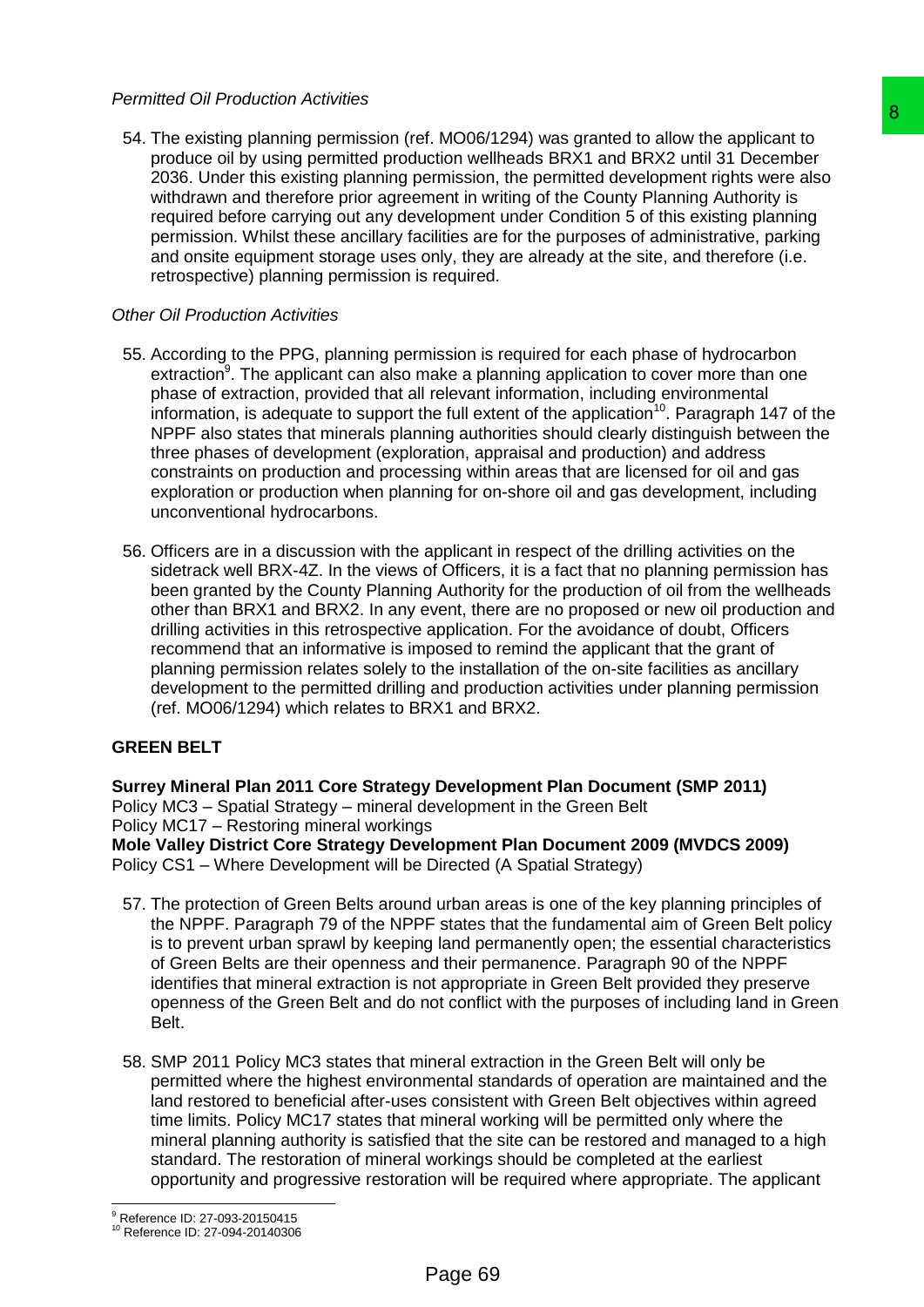will be expected to agree a scheme with the mineral planning authority detailing how the land will be restored and managed before, during and after working. Restored sites should be sympathetic to the character and setting of the wider area; and capable of sustaining an appropriate after-use.

59. MVDCS 2009 Policy CS1 states that development will be considered in the light of Government Policy on Green Belt.

### **Openness of the Green Belt**

- 60. This retrospective application includes a range of temporary supporting facilities, which are located on s permitted oil production wellsite. Consequently, these facilities would introduce structures and activities to land where they would adversely impact the openness of the Green Belt, albeit for a temporary period until 31 December 2036.
- 61. According to submitted supplementary information and the Committee Report dated 11 October 2006 for the planning application for the continued use of the site for production wells until 31 December 2036 (ref. MO06/1294), some of these facilities have already been installed on the site, including the following:

### *Security fencing*

The applicant states that the original fence was in a poor condition and has been replaced with a green, palisade design fence with rear emergency access and the security gates of approximately 2.4 metres in height.

#### *Security lighting*

The lighting units of approximately 6 metres in height are retained and CCTV equipment is installed towards the top of the lighting columns and face inwards at low level at the site.

#### *Site office*

The original Portakabin site office was removed from the site. The current site office is a dark green painted steel cabin of approximately 2.60 metres high x 2.90 metres wide x 6.10 metres long, which covers an area of approximately 17.69 square metres.

### *Container storage facility*

The original container storage facility is replaced by the two green painted storage containers, which each of them is approximately 2.59 metres high x 2.43 metres wide x 6.06 metres long and a mess facility, which is a dark green painted steel container/office of approximately 2.58 metres high x 2.43 metres wide x 8.17 metres long. They all cover an area of approximately 49.3 square metres. **B**<br>
land will be restored and managed before, during the sympathetic to the character and setting of<br>
the sympathetic to the character and setting of<br>
S9. MVDCS 2009 Policy CS1 states that develops<br>
Covernment Policy on G

62. The original container workshop and the gas and diesel storage tanks were removed from the site, while the containerised generator is remained at the site. The following items are considered to be new on-site facilities, including:

#### *Site security office*

The site security office is located at the south-eastern part of the site, which is next to the site main entrance gate. The site security office is a green painted steel container/office of approximately 2.44 metres high x 3.05 metres wide x 9.75 metres long, which covers an area of approximately 29.74 square metres.

#### *Site toilet facility*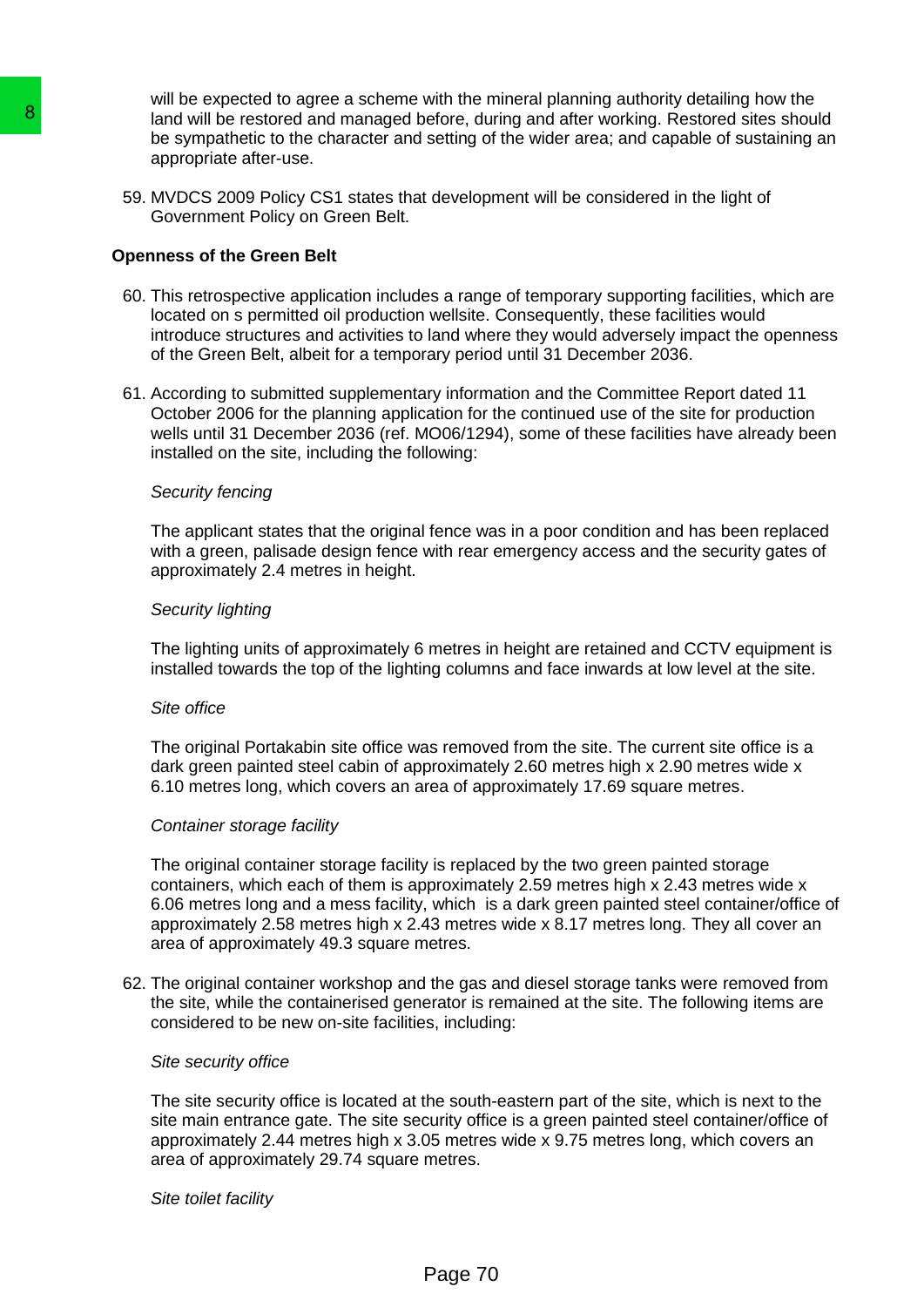The site toilet facility is located next to the site security office. The site toilet facility is a purpose-built dark green painted steel block/cabin of approximately 2.40 metres high x 2.48 metres wide x 2.10 metres long, which covers an area of approximately 5.21 square metres.

# *Electrical control building and portable site generator with two enclosed fuel tanks*

The electrical control building and a site generator with two enclosed fuel tanks are located at the western part of the site, which is next to the original containerised generator. The electrical control building is approximately 3 metres long x 3 metres wide x 2.5 metres high. A portable site generator is to provider power to the onsite-site facilities and two small enclosed fuel tanks are located adjacent to the portable generator.

# *Concrete hardstanding and parking area*

A total area of approximately 48.50 square metres concrete hardstanding is installed to provide support to the facilities, including site office, site security office, site toilet facility and mess facility. Parking area is also provided for car/van and it is located at the southern part of the site, which is next to the mess facility. It covers a total area of approximately 7.40 square metres.

# **Officers' Assessment**

- 63. This retrospective application includes a range of temporary supporting facilities, which are located on an active oil wellsite. All of these facilities have already been installed at the site and so the impacts are understood. The site is well-screened by existing hedgerows, trees and a 2 to 3 metre high-grassed bund. The operation and removal of the facilities will also be tied to the approved timescale for the permitted oil production activities and operations on the site, which is until 31 December 2036 under the existing planning permission (ref. MO06/1294) with restoration to agriculture. el block/cabin of approximately 2.40 metres high x<br>which covers an area of approximately 5.21 square<br>with covers an area of approximately 5.21 square<br>list be sine generator with two enclosed fuel tanks are located<br>is next
- 64. The proposed development is reversible and would not prevent the long term restoration and aftercare of the site. Since the facilities are all within the site boundary, this application also would not increase the footprint of the site area. The scale of the development is modest and proportionate to the need for infrastructure at the site to enable lawful hydrocarbon production. Officers therefore consider that the facilities would have a minor impact on the Green Belt, and therefore limited harm and would otherwise accord with Green Belt policy nationally and in the Development Plan.

# **HUMAN RIGHTS IMPLICATIONS**

- 65. The Human Rights Act Guidance for Interpretation, contained in the Preamble to the Agenda is expressly incorporated into this report and must be read in conjunction with the following paragraph.
- 66. Officers consider that the use of CCTV equipment and the data protection may be one of the concerns in human rights. However, given the development is small in scale and temporary, it is the Officers view that the scale and duration of any potential impacts are not considered sufficient to engage Article 8 or Article 1 and that potential impact can be mitigated by the imposition of planning conditions. As such, this proposal is not considered to interfere with any Convention right.

## **CONCLUSION**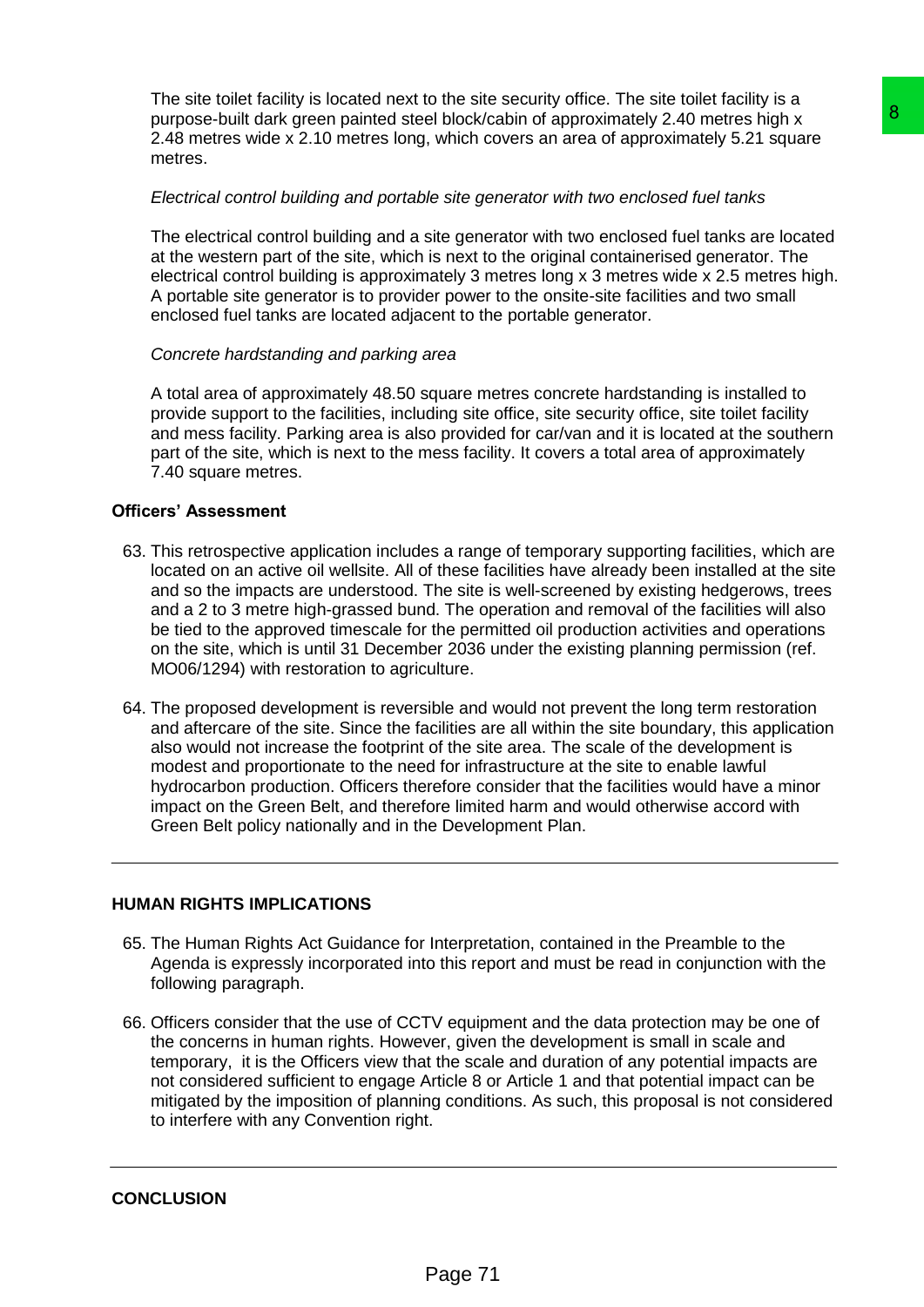- 67. This retrospective application seeks planning permission for the installation of the on-site facilities until 31 December 2036 with restoration to agriculture. These facilities are located within an active and lawful wellsite. An approximately three metre high grassed bund forms the north and east boundary, with hedgerows forming the southern and western boundaries. The closest residential properties are the cottages adjacent to Felton's Farm buildings just off Old School Lane approximately 585m to the east.
- 68. The installation of on-site facilities would normally constitute permitted development under the terms of Class A and B Part 17 of the Town and Country Planning (General Permitted Development) (England) Order 2015 (GDPO). However, Condition 4 of existing planning permission ref: MO06/1294 has withdrawn these rights requiring the prior agreement in writing of the County Planning Authority before the commencement of the development. The procedure of prior agreement in writing of the County Planning Authority is not applicable and therefore planning permission must be sought to retain the development.
- 69. Officers consider following advice from technical consultees and subject to the imposition of planning conditions, the facilities would not result in an unacceptable impact on the amenity including lighting, visual and noise. Officers also consider that relevant condition is imposed to the data protection issue for the use of CCTV equipment. The development is a temporary use of the land concerned, commensurate with the existing operational wellsite, and once restored would preserve the openness of the Green Belt in the long term. Officers therefore consider that planning permission is in accord with National and Development Policy and should be granted subject to conditions/. **S**<br>
factilities until 31 December 2036 with restoration<br>
within an active and lawd ulwellstile. An approx<br>
the north and east boundary with hedgrows<br>
boundaries. The closest residential properties<br>
boundaries. The closest

## **RECOMMENDATION**

The recommendation is to **PERMIT** the application subject to the following conditions.

Conditions:

## **Approved Documents**

1. The development hereby permitted shall be carried out in all respects in accordance with the following plans/drawings:

| Drawing No    | Title.                               | Dated    |
|---------------|--------------------------------------|----------|
| 1215/2237/2D  | <b>Brockham Site Location Plan</b>   | 1/2/17   |
| 1215/2237/11B | <b>Brockham Site Layout</b>          | 1/2/17   |
| 1215/2237/12  | <b>Brockham CCTV Camera Location</b> | May 2017 |

2. From the commencement of the development to the cessation of operations hereby permitted, a copy of this planning permission including all documents and plans shall be displayed on the site during working hours in a location which is readily accessible to any person undertaking the development and officers of the County Planning Authority.

### **Duration**

3. The development hereby permitted shall cease on or before 31 December 2036, by which date all fixed plant or machinery, access and hardstandings subject to this permission together with their foundations and bases shall be removed from the site and the land restored in accordance with an approved restoration scheme, as required under Condition 16 of the planning permission (ref. MO06/1294) dated 10 May 2007 .

## **Removal of Permitted Development Rights**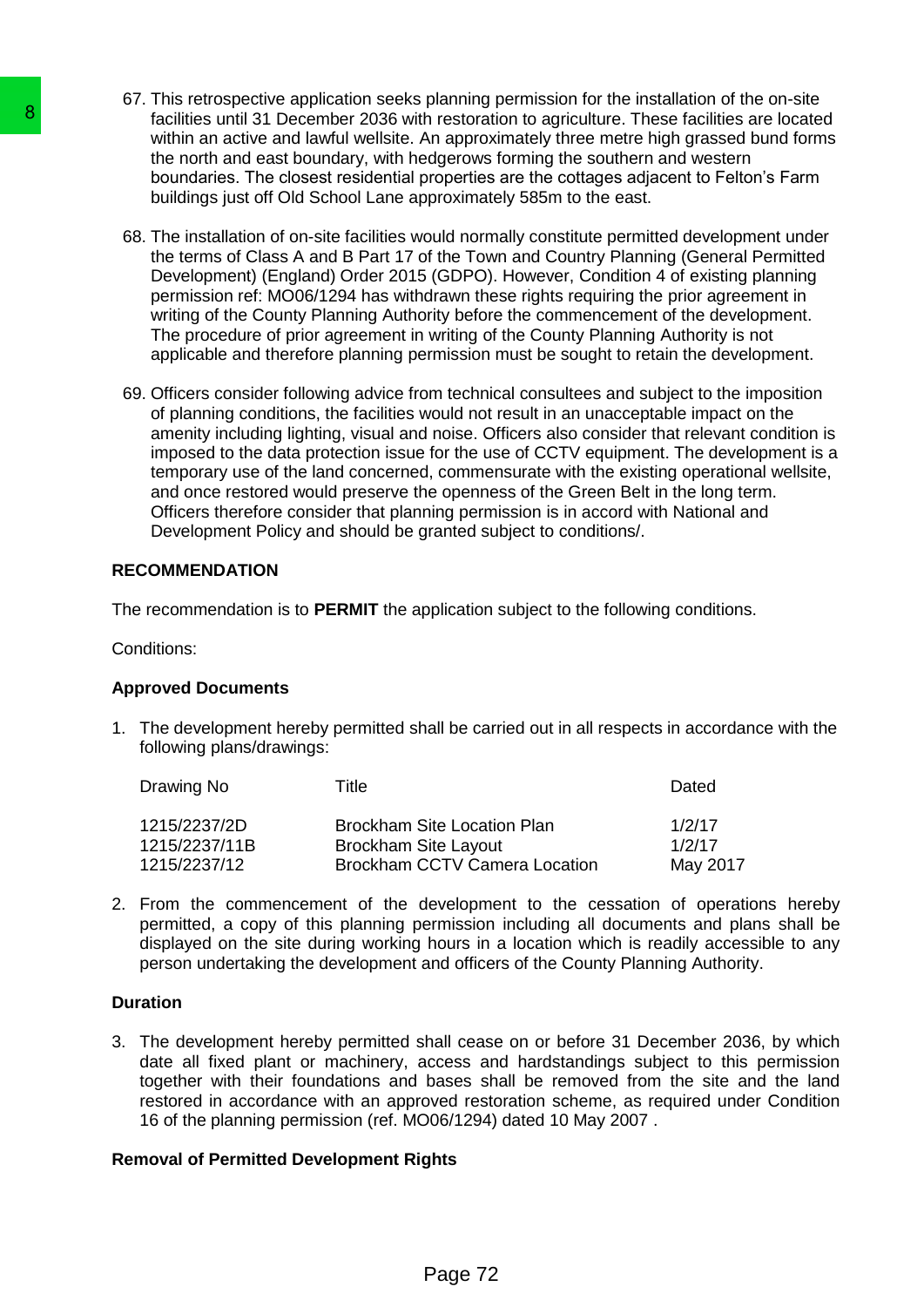- 4. Notwithstanding any provision to the contrary under Part 17 (Class A & B) of the Town and Country Planning (General Permitted Development) (England) Order 2015 or any subsequent Order,
	- No plant, building or machinery whether fixed or moveable shall be erected on the application site without the prior written approval of the County Planning Authority in respect of the location, design, specification and appearance of the installation, such details to include predicted levels of noise emission and their tonal characteristics;
	- no external lighting or fencing other than those permitted by this application shall be installed or erected at the application site

### **Restriction of Activities**

5. Except in emergencies to maintain safe site operations which shall be notified to the County Planning Authority as soon as practicable, no operations or activities authorised or required by this permission shall be carried out, and no light except intermittent security or safety lighting within the site shall be illuminated, except the following times:

0730 – 1800 hours Mondays to Fridays 0800 – 1300 hours Saturdays

There shall be no operations or activities carried out on Sundays, National Holidays or Bank Holidays.

### **Data Protection**

6. The 5No. CCTV cameras installed as part of the development hereby permitted shall only be operated in accordance with the Data Protection Act 1998, the Freedom of Information Act 2000, the Protection of Freedom Act 2012, the Human Rights Act 1998 and the Surveillance Camera code of Practice issued under the Protection of Freedom Act 2012 code or any orders or procedures revoking or re-enacting these orders. trade Development) (England) Order 2015 or any **Conservative Conservative Conservative**<br>
whether fixed or moveable shall be erected on the<br>
whether fixed or moveable shall be recoted on the<br>
whetma approaring of the County

### Reasons:

- 1. For the avoidance of doubt and in the interests of proper planning.
- 2. To enable the County Planning Authority to control the development and to ensure that the development is undertaken in accordance with Policy MC14 of the Surrey Mineral Plan 2011.
- 3. To enable the County Planning Authority to control the development and to ensure that the development is undertaken in accordance with Policy MC14 of the Surrey Mineral Plan 2011.
- 4. To enable the County Planning Authority to control the development and to ensure that the development is undertaken in accordance with Policy MC14 of the Surrey Mineral Plan 2011.
- 5. To enable the County Planning Authority to control the development and to ensure that the development is undertaken in accordance with Policy MC14 of the Surrey Mineral Plan 2011.
- 6. To enable the County Planning Authority to control the development and to ensure that the development is undertaken in accordance with Policy MC14 of the Surrey Mineral Plan 2011.

Informative: